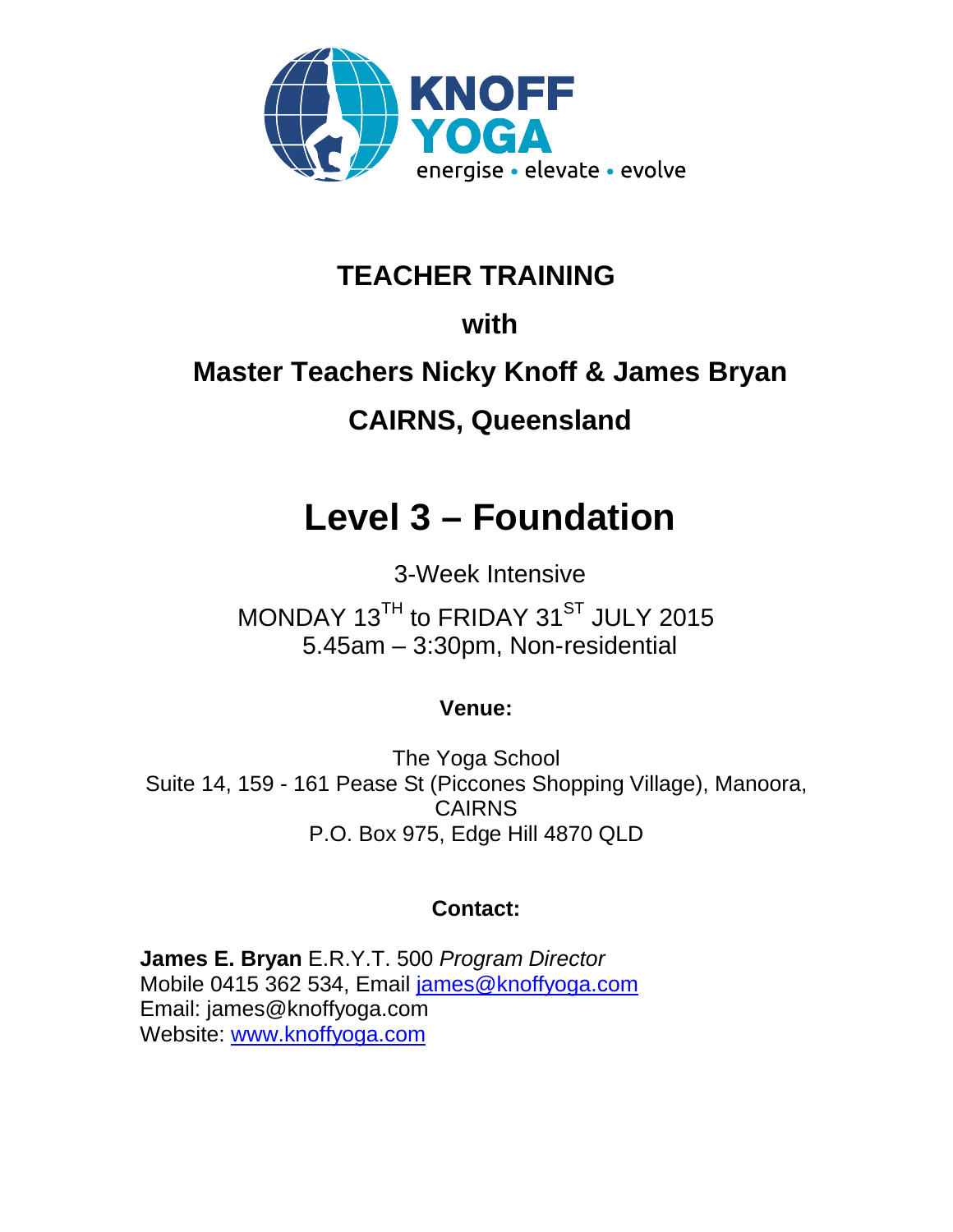#### **THE COURSE**

The Foundation Course is based upon and a continuation of the preceding Discovery Level, but has it own new syllabus, taking you further along the path as a yoga teacher.

The 3-Week Foundation Course, combined with the 5-Day Discovery qualifies for the international Yoga Alliance 200 hour registration and when you have successfully completed both, you may register with the YA and professionally use the letters Y. T. 200 after your name.

The Course is based on the unique Knoff Yoga Principles of:

- Sequencing
- Teaching
- Adjusting
- Observation
- Demonstration
- Practice
- 1. Foundation
- 2. Cardinal Directions
- 3. Centering
- 4. Earth/Heaven Extension
- 5. Scissoring
- 6. Bandhas
- 7. Co-Contraction
- 8. Spiralic Action
- 9. Reciprocal Inhibition
- 10.Body Proportions
- 11.Alignment
- 12.Timing
- 13.Creating Space
- 14.Coilng
- 15.Balancing Ha/Tha
- 16.Synchronizing Breath & Movement
- 17.Micro-Movements
- 18.Vinyasa
- 19.Balancing Strength & Flexibility
- 20.Progression
- 21.Mindfulness
- 22.Effortless Effort
- 23.Five Elements
- 24.Enjoyment

The Foundation Asana, Pranayama & Meditation syllabus consist of:

- Earth & Sun Salutations
- 4 Inverted Poses (heating)
- 9 Standing Poses
- 2 Arm Balancing
- 7 Forward Bends
- 5 Sitting Poses
- 2 Abdominals
- 3 Twists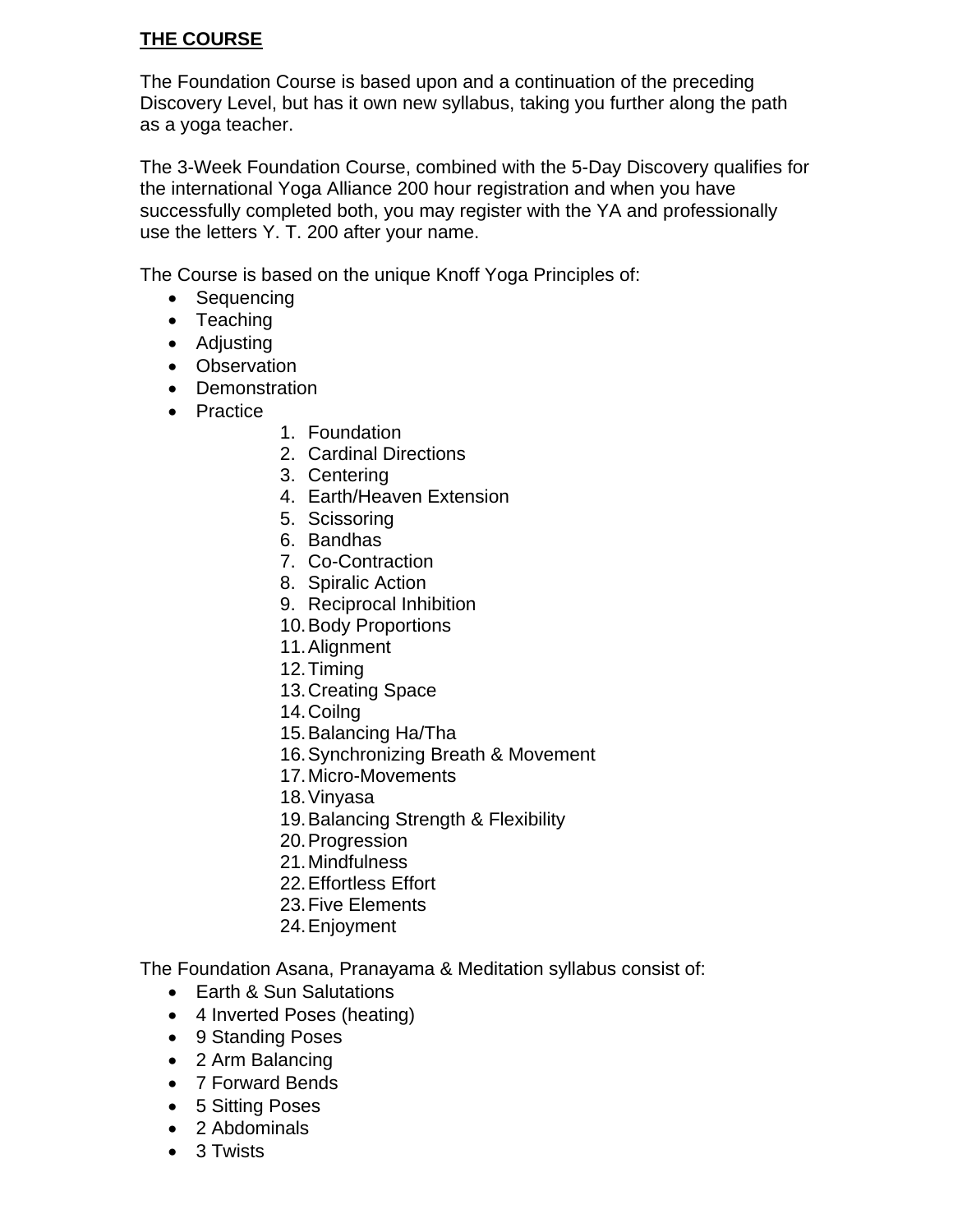- 6 Backbends
- 4 Inverted Poses (cooling)
- Relaxation
- 9 Pranayama
- Breath focused Meditation

The Anatomy & Physiology covers the basics of movement, muscles and bones and is taught with direct application to the yoga postures. The Philosophy looks at What Is Yoga, Ten Fundamental Principles of Yoga, In Praise of the Philosophical Life, Why Study Yoga, Philosophy, The Seven Steps of Psychospiritual Maturation, A Bird's-Eye View of the History of Yoga, and Yoga Sutras Chanting.

Combined with the Discovery syllabus, you now have enough information, knowledge and skills to teach yoga competently and successfully for many years to come.

Your certification only allows you to teach what is specifically prescribed in this Course! When you are ready to learn more and broaden your knowledge base, we have another 7 Levels of Teacher Training waiting!

Students who do not wish to teach may also attend the course to intensively deepen their practice and grow their yoga knowledge.

You will receive a **Teacher Training Workbook**, **Foundation Asana Manual and a Foundation Teaching Certificate** (if you pass the Course).

#### **COURSE PRE-REQUISITES**

To join the Foundation Course, you are required to have successfully completed the Level 1 – Discovery Course. Please see HOW TO APPLY in this brochure for full details of the application process.

#### **PROFESSIONAL CREDENTIALS**

When you satisfactorily complete the Course requirements, you will be awarded with the professional credential of a '**Teaching Certificate' Level 3 – Foundation**. Otherwise, you will be awarded with a 'Statement of Attendance', providing you attend all classes and complete all assignments.

The Level 3 - Foundation Teacher Training certificate is valid for 3 years

On completion of the 3-Week intensive, students / teacher trainees have the opportunity to study other Knoff Yoga Courses.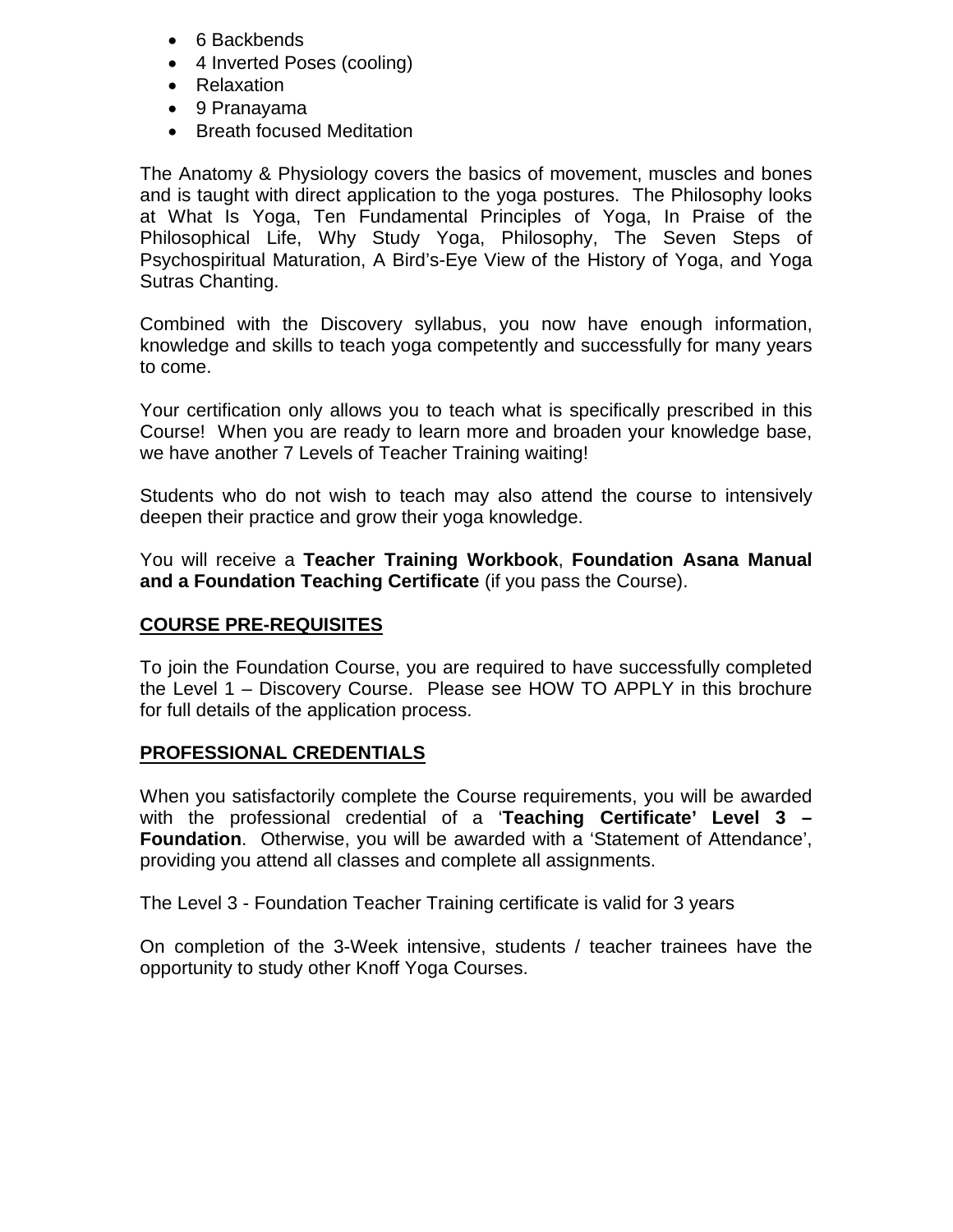#### **TIMETABLE**

| <b>TIMES</b>   | <b>MON</b>                              | <b>TUES</b>                         | <b>WED</b>                                 | <b>THUR</b>                         | <b>FRI</b>                          | <b>SUN</b>                          |
|----------------|-----------------------------------------|-------------------------------------|--------------------------------------------|-------------------------------------|-------------------------------------|-------------------------------------|
| $5:45 - 9:45$  | Asana,<br>Pranayama<br>Čκ<br>Meditation | Asana.<br>Pranayama &<br>Meditation | Asana.<br>Pranayama &<br><b>Meditation</b> | Asana.<br>Pranayama &<br>Meditation | Asana,<br>Pranayama &<br>Meditation | Asana,<br>Pranayama &<br>Meditation |
| $9:45 - 11:45$ | <b>Brunch</b><br><b>Break</b>           | <b>Brunch</b><br><b>Break</b>       | <b>Brunch</b><br><b>Break</b>              | <b>Brunch</b><br><b>Break</b>       | <b>Brunch</b><br><b>Break</b>       |                                     |
| $11:45 - 1:00$ | Anatomy<br>&<br>Physiology              | Anatomy<br>&<br>Physiology          | Anatomy<br>&<br>Physiology                 | Anatomy<br>&<br>Physiology          | Anatomy<br>8<br>Physiology          |                                     |
| $1:00 - 1:15$  | Tea<br><b>Break</b>                     | Tea<br><b>Break</b>                 | Tea<br><b>Break</b>                        | Tea<br><b>Break</b>                 |                                     |                                     |
| $1:15 - 3:30$  | Teaching<br>Methodology                 | Teaching<br>Methodology             | Teaching<br>Methodology                    | Teaching<br>Methodology             | Teaching<br>Methodology             |                                     |
|                |                                         |                                     |                                            |                                     |                                     |                                     |

Please note:

- You are required to observe/assist in 2 public classes during the Course.
- You must attend the Graduation Ceremony, on the last Friday afternoon of the Course, to receive your Teaching Certificate.

#### **REQUIRED READING**

- Light on Yoga B.K.S. Iyengar
- Scientific Keys Volume 1: The Key Muscles of Yoga Ray Long
- Yoga Philosophy & History Manual Georg Feuerstein
- Yoga Sutras of Patanjali Workbook & CD Vyaas Houston
- The Heart of Yoga T.K.V. Desikachar

These books can be purchased via our online store.

#### **HOW TO APPLY**

Complete the online Application Form.

We will send you an email that your Application has been approved.

#### **Deposit**

Once your application has been approved a non-refundable **deposit of \$400** is required to secure your place.

#### **Course fee**

**A 10% early-bird** discount is offered if the full discounted fee of **\$2,691** is paid six weeks before the course, by **1 June 2014** (see refund policy below).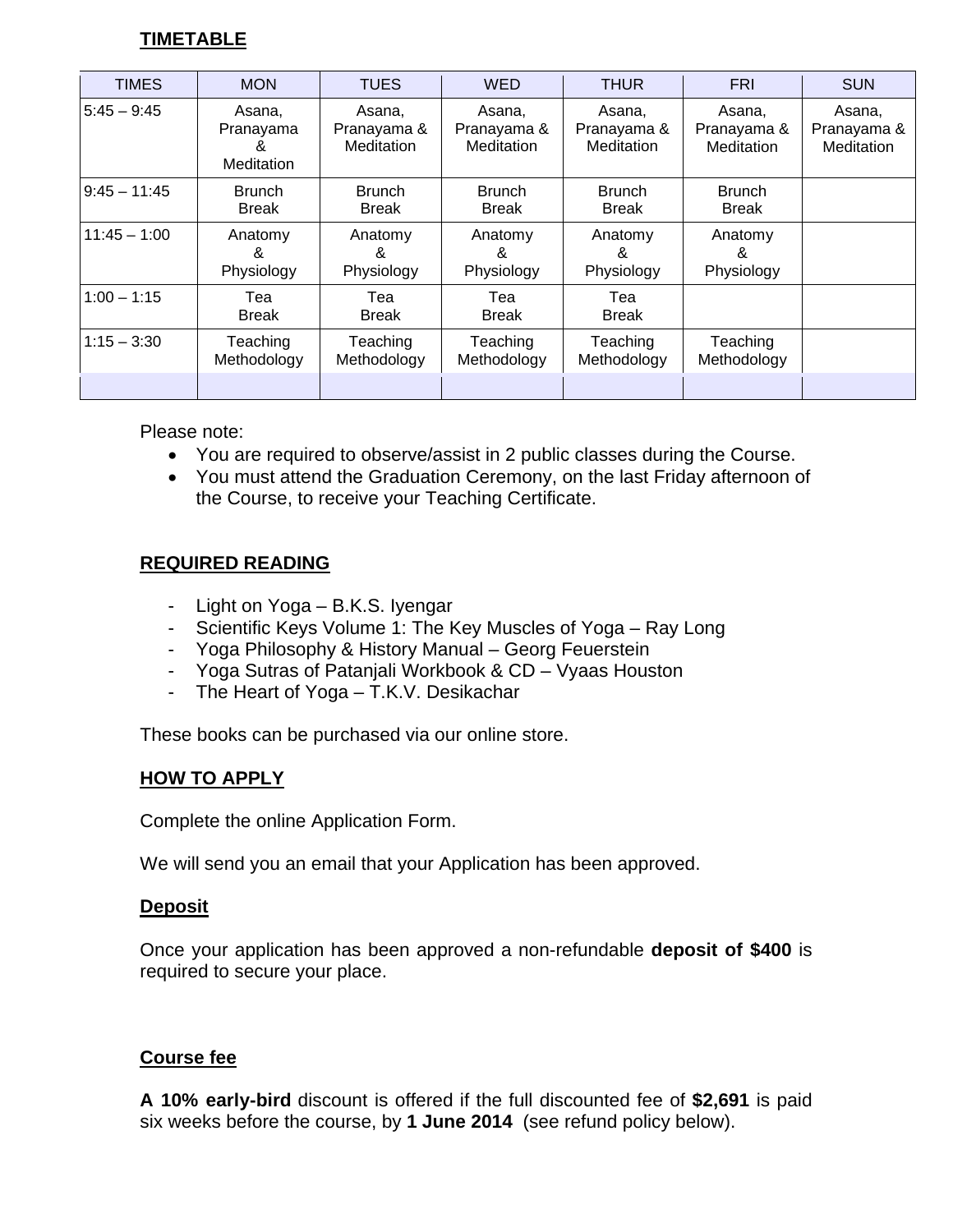Otherwise the full fee is **AUD \$2,990 \*\***The fee covers all tuition, Teacher Training Handbook, Discovery Manual and your Teaching Certificate.

#### **Balance of Payment**

If not paying the early-bird fee, then the balance of the Course fee is to be paid 30 days before the course, by **12 June 2015** unless other arrangements have been agreed to.

#### **Method of Payment**

Once your application has been approved by Nicky Knoff, you will need to secure your place with a deposit and ensure that full fees are paid by 12 June, 2015.

For **national** Internet banking, make payment to: Knoff Yoga, BSB 034-664, Account Number 16-8549 (with your **Surname, Cairns L3 T/T** as I.D.)

For **international** money transfers, make payment to: Knoff Yoga: Westpac Bank, Cairns Central Shop 117, Cairns Central Shopping Centre, Cairns, Queensland, Australia 4870. Australia Branch Number 034-664, Account Number 16-8549, SWIFT Code wpcau2s.

#### **REFUND POLICY**

\*\* Payment of the Early-Bird discounted Course Fees are non-refundable but may be transferred to another Course providing it is attended within 12 months.

In all other cases:

- A non-refundable deposit for each Course is required 30 days prior to start of the Course.
- Up to 31 days prior to the start of the Course full refund of your payment less non-refundable deposit.
- Within 30 days prior to the start of the Course no refund, but you may transfer your full payment (including deposit) to another Knoff Yoga Teacher Training Course, providing it is done within 12 months.
- Once the Course has started no refund or credits on any payment, partial or full.
- If the Course does not proceed 100% refund including deposit.

**Note: To obtain a refund, all Course materials must be returned to Knoff Yoga**.

#### **TRAVEL INSURANCE**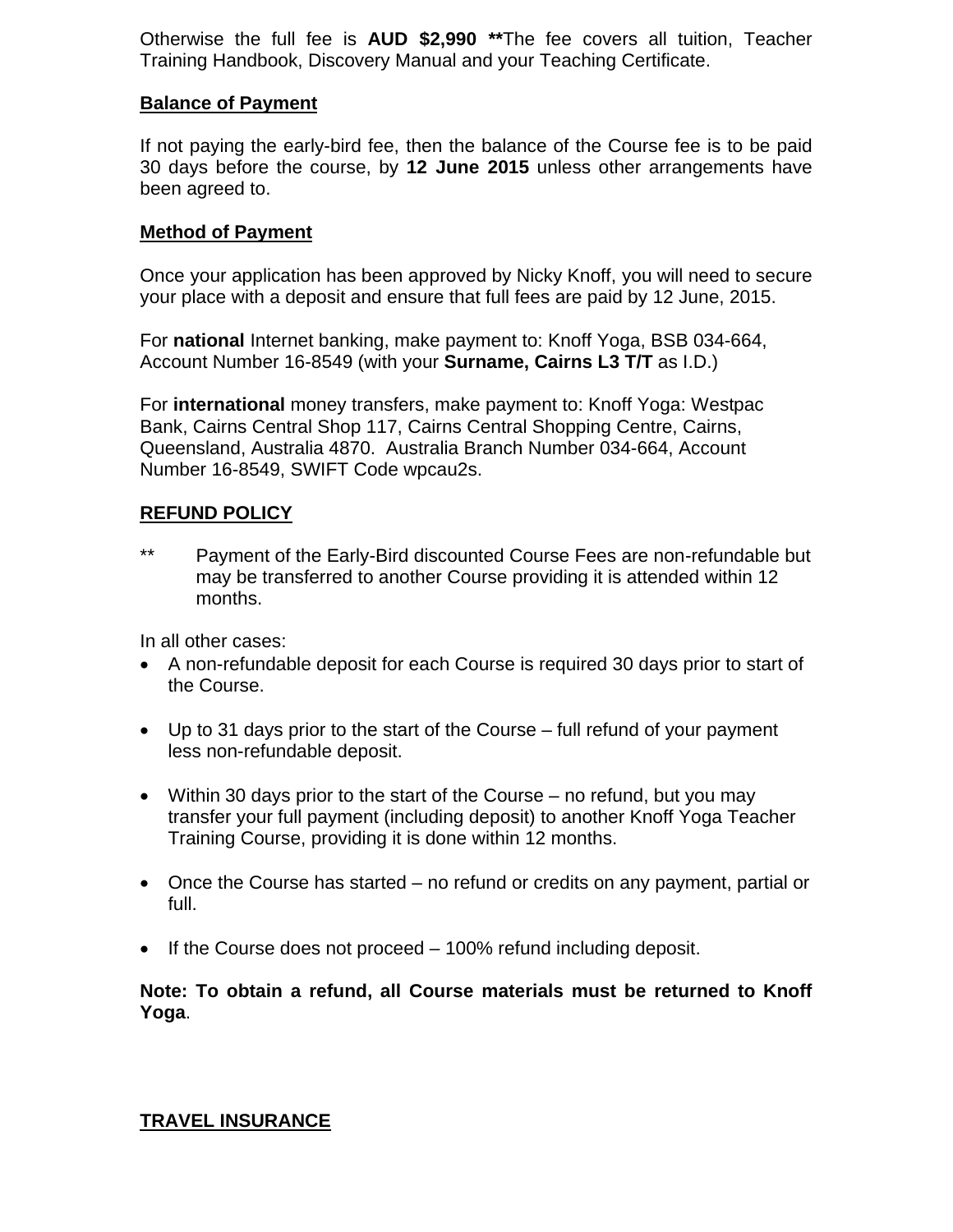If attending from interstate or overseas, we advise you to obtain Travel Insurance to cover any unforeseen circumstances.

#### **ADDITIONAL OPPORTUNITIES**

#### Yoga Alliance Registration

**Knoff Yoga** is an officially Registered Yoga School 200 & 300 Hours, with the **Yoga Alliance** (www.yogaalliance.org).

This 3-Week Level 3 – Foundation Course, **combined** with the 5-Day Level 1 – Discovery Course, is registered with the Yoga Alliance (www.yogaalliance.org) for 200-hour Yoga Teacher registration. With this international registration you are able to use the letters R.Y.T. 200 (Registered Yoga Teacher) after your name for professional purposes.

#### Special Offers for Certificated Teachers

- Upon Certification you can automatically apply for free registration on the 'Certificated Teachers' page of the Knoff Yoga website.
- Join the Knoff Yoga Association for time & cost savings:-

#### Plan B – Become a **Knoff Yoga System** Teacher

For less than \$2 per week, this membership allows you to get straight into teaching using the fully set-up **Knoff Yoga System**. We provide you with the copyrighted syllabus, teaching materials, forms, weekly themes & use of our logo for advertising media. In addition, you will have access to continuing online support & updates via our online Member Sign-in.

#### **ON-GOING SUPPORT**

- We publish a monthly e-newsletter to help with your on-going education.
- Apply to become a **Knoff Yoga System** Teacher.
- Upgrade your Teacher Certification through our 9 Levels of Teacher Training.
- Join our workshops and retreats at our Cairns headquarters, throughout Australia & overseas.
- Obtain Yoga Alliance international registration

#### **WHAT TO BRING & WEAR**

The Knoff Yoga School supplies all yoga equipment, including top quality mats for your use at the school. You will need to bring a yoga mat for home practice.

Be sure to bring a sarong or shawl to cover you during relaxation and to wear during meditation and pranayama.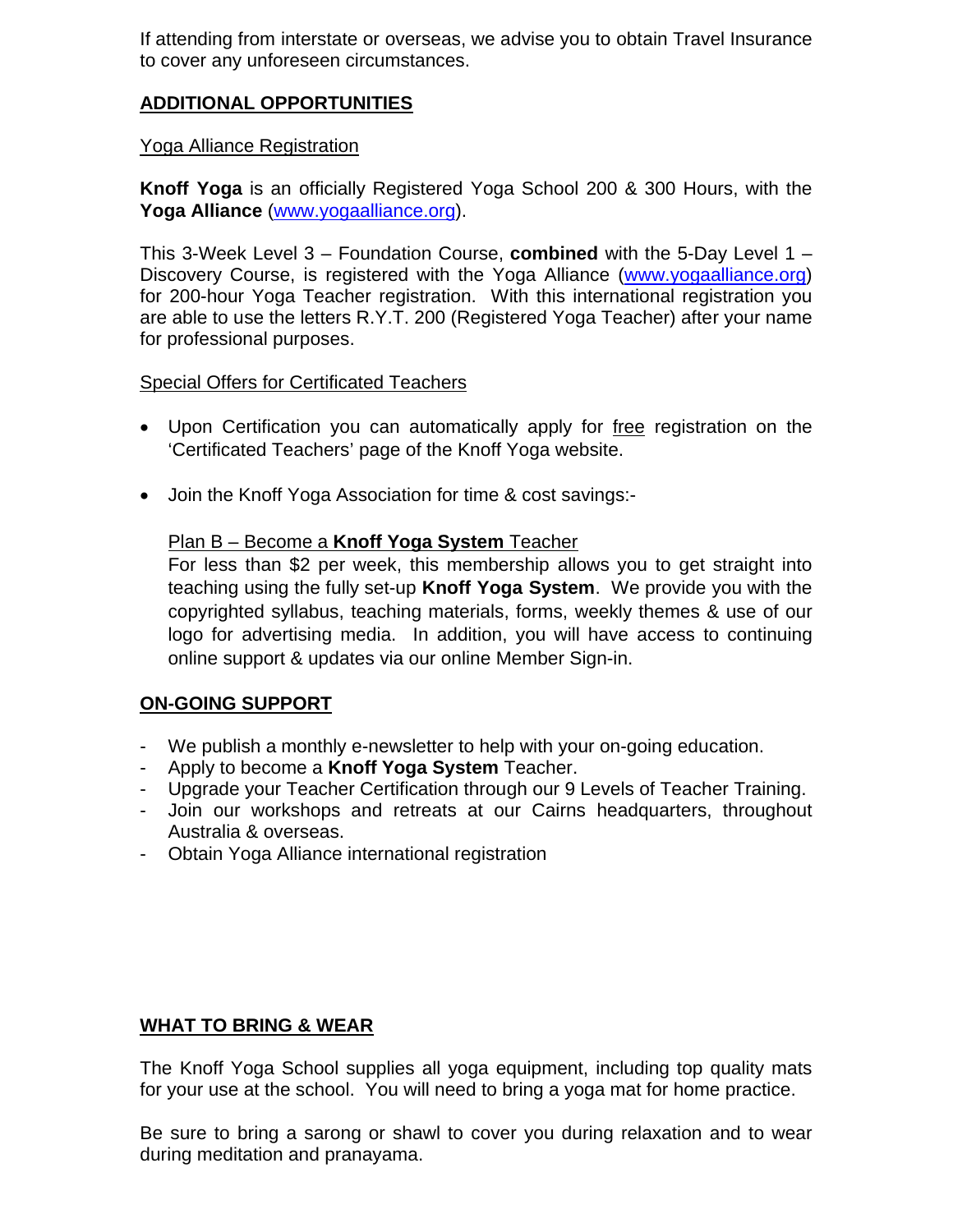Remember to bring the Required Reading books with you to the Course!

Wear shorts or tights and a close fitting t-shirt or singlet. Loose or baggy clothing interferes with your teacher's (and your) ability to see your body and its movements. Jewelry and valuables should not be brought to class. Please no perfumes or deodorants

#### **ACCOMMODATION**

The Course is **non-residential**, but we are happy to send you our Accommodation List to help you find reasonably priced rooms.

#### **ABOUT KNOFF YOGA**

At **Knoff Yoga** we believe that the rationale or purpose of practicing yoga is to experience freedom in the body and mind through the creation of strong, flexible, healthy, and disciplined individuals.

Master Teachers Nicky Knoff and James E. Bryan have refined the **Knoff Yoga System** drawing on over 70 years of combined experience and through direct study with the Masters of Iyengar Yoga, Ashtanga Vinyasa Yoga and Bikram Yoga.

Today the **Knoff Yoga System** is taught to teacher trainees and students across the globe, in countries as diverse as Australia, New Zealand, Malaysia, Taiwan, the Czech Republic, Germany and Austria.

#### **ABOUT THE KNOFF YOGA SYSTEM**

The **Knoff Yoga System** is an intelligent and dynamic program that focuses on practical detail and simplicity. It offers all students a clear understanding of every facet of yoga and caters for every level of yoga practice and teaching

The **Knoff Yoga System** incorporates the most up to date and thoroughly researched teaching programs available today.

The key focus of the **Knoff Yoga System** is to ensure correct anatomical alignment of the human body, structural balance and energetic application of yoga techniques.

All **Knoff Yoga System** techniques honour and recognize the individuality of every student and are adjusted for individual body shapes and proportions.

#### **CORE VALUES OF THE KNOFF YOGA SYSTEM**

The **Knoff Yoga System** is built on the following values:

 **The Individual** - we practice and teach in step-by-step progression. We honour and respect the individuality of every student and adjust our practice and teaching for body proportions and capability.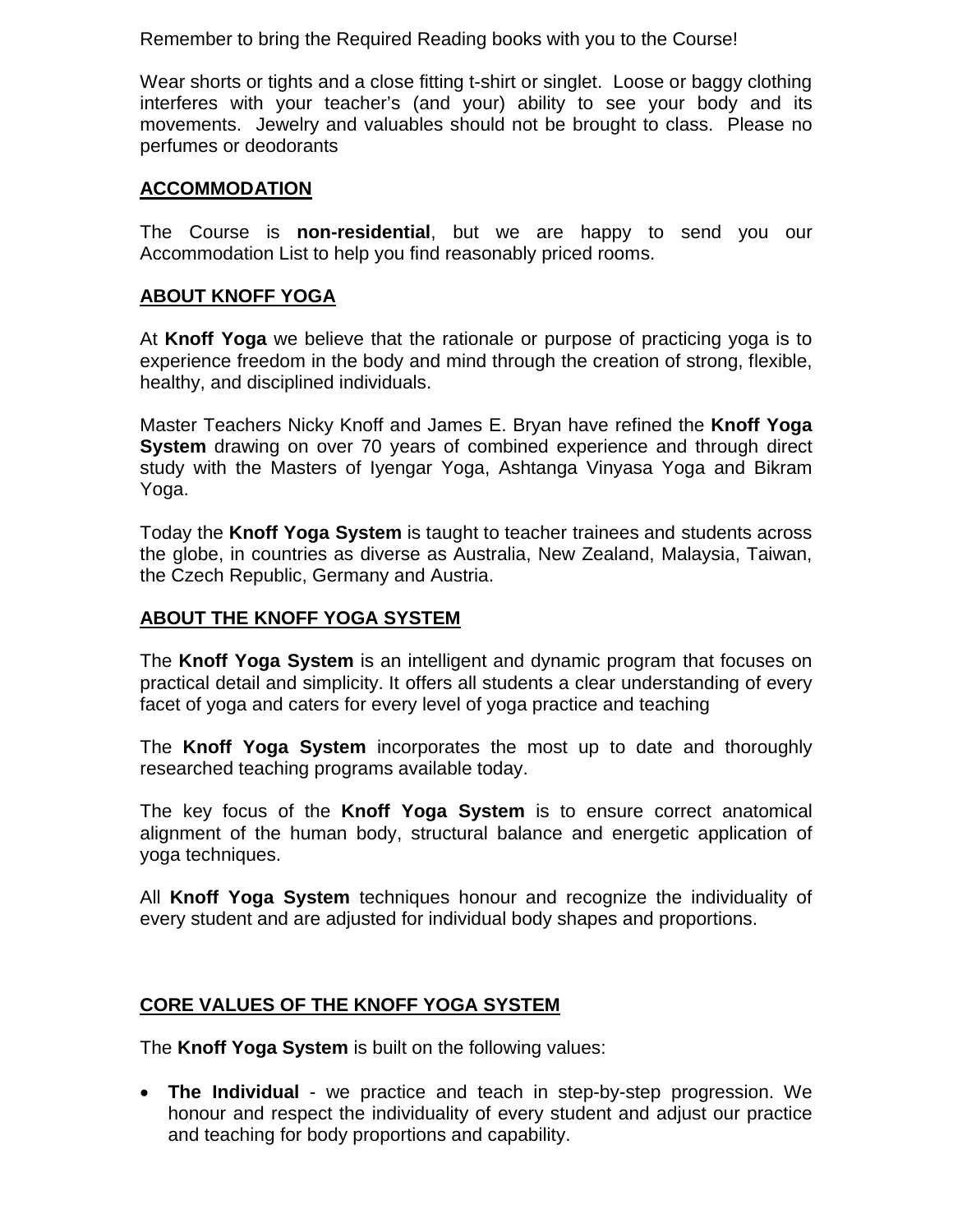- **Ongoing Education** we understand that for the long-term well-being of yourself and your students, education is as important as exercise.
- **Positive Communication** we understand that for a yoga teacher to cultivate the right environment for learning, they must use positive communication with constructive encouragement.
- **Strong Ethics -** we adhere to a strong ethical framework, which is enshrined in the Knoff Yoga Code of Conduct.

The Level 1 - Discovery course is the first level of **Knoff Yoga System** teacher training. It is specifically designed to get you up and running as a yoga teacher with comprehensive tuition, a Teacher Training Handbook, Level 1 – Discovery Manual and your Teaching Certificate for this level.

#### **OUR COURSES**

Knoff Yoga proudly delivers **9 Levels** of teacher training, from Discovery to Master.

- Level 1 Discovery
- Level 2 Chair Yoga
- Level 3 **Foundation**
- Level 4 Pregnancy Yoga
- Level 5 Yoga Therapy A
- Level 6 Yoga Therapy B
- Level 7 Intermediate
- Level 8 Advanced
- Level 9 Master

All our Course levels cover a comprehensive syllabus including:

- Asana
- Pranayama
- Meditation
- Teaching Methodology
- Philosophy, Ethics & Yogic Lifestyle
- Anatomy & Physiology

#### **TEACHER TRAINER**

The course is taught by Nicky Knoff (Founder & Master Yoga Teacher). Nicky has over 40 years yoga experience and has studied directly with the Masters of the Iyengar, Ashtanga Vinyasa and Bikram traditions of yoga. Nicky's full biography is attached at the end of this brochure.

To contact Nicky you can email her at nicky@knoffyoga.com. Specific course enquiries can be directed to Program Director Teacher James Bryan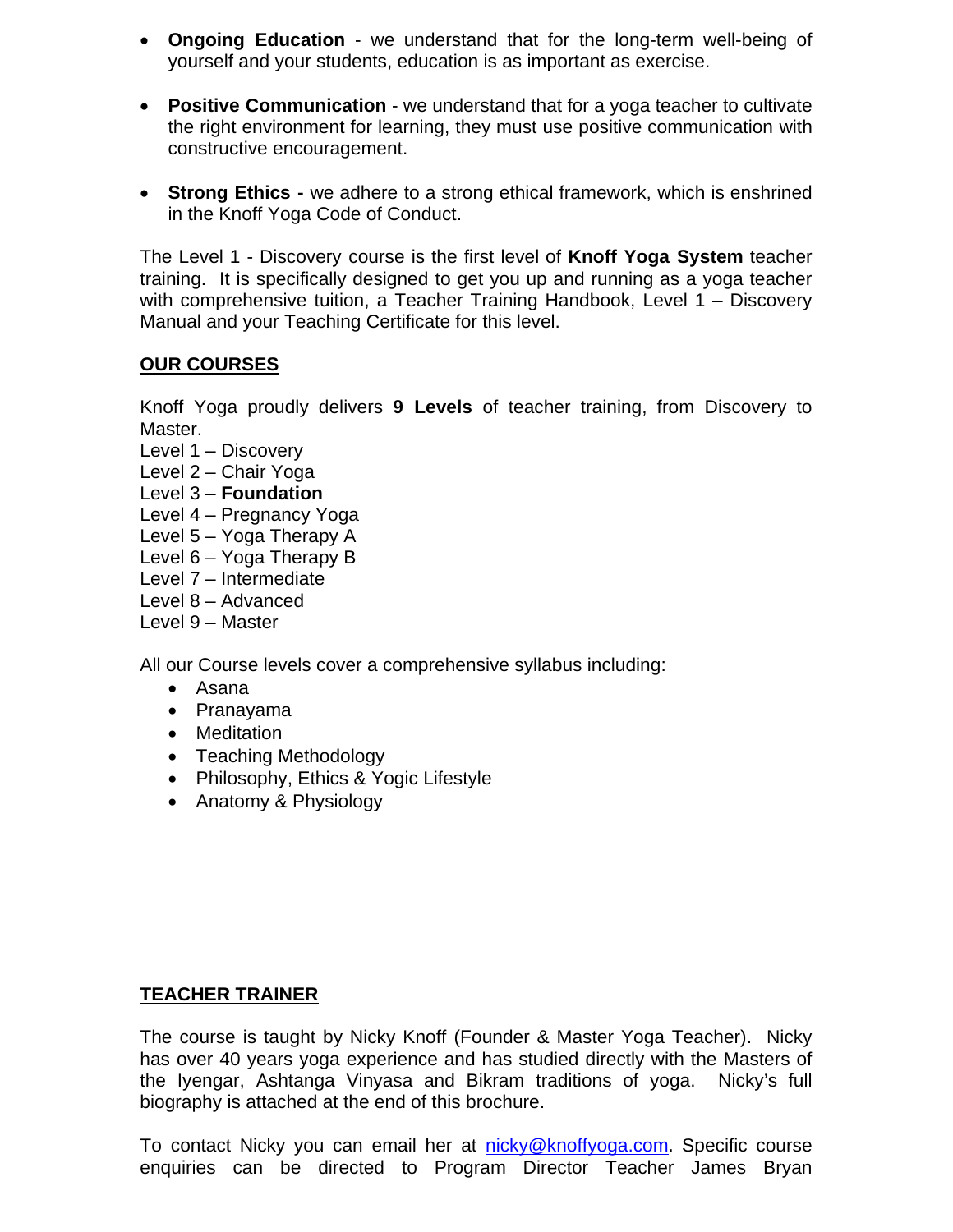#### **TESTIMONIAL**

*"I would like to applaud Knoff Yoga School for their most excellent standard of Yoga Teacher Training.*

*As an international yoga teacher I travel and teach in many countries in South East Asia and also Europe. Over the past 10 years I have always been asked to recommend a good yoga teachers training course wherever I go. Unhesitatingly I have always directed those who are serious about becoming teachers to Knoff Yoga Teacher Training.* 

*You will be challenged on all levels and Nicky & James will extract your true potential.*

As I keep returning to teach in the same countries I have the privilege often of *meeting again the students who successfully did the Knoff Yoga TTC sometimes months or years later. I am never disappointed, and more often astonished by the change in the student in front of me. The common factor being I see a clarity, confidence and maturity in them and without a doubt I know I would trust that person to teach a class.* 

*To me Knoff Yoga Teacher Training is like' the organic whole meal bread 'of all the Yoga Teacher Trainings available today. It is the one I trust, with all the essential nutrients and ingredients to give a really complete start to teaching yoga.*

*It is for this reason* that I always have, and will continue to send potential yoga teachers to them." **Paddy McGrath, International Yoga Teacher based in THAILAND**

#### **THE KNOFF YOGA TEACHING & PRACTICE METHODOLOGY**

The **Knoff Yoga System** teacher training will give you the opportunity to share the life-enhancing benefits of yoga with others and to join a rapidly growing profession that has the potential to change your life and those around you.

As part of the **Knoff Yoga System** you will learn how to teach **5 Essential Components** in every class in order to give your students a comprehensive lesson:

- **Meditation** non-religious mind centering techniques
- **Pranayama** breathing exercises for mental clarity and physical vitality
- **Asana** anatomically aligned, structurally balanced yoga poses to enhance functionality of the body
- **Relaxation** how to effectively relax the nervous system and reduce stress
- **Philosophy** positive, uplifting and life affirming

You will be taught how to incorporate these 5 components to create a wellstructured and balanced class to leave your students feeling great and wanting